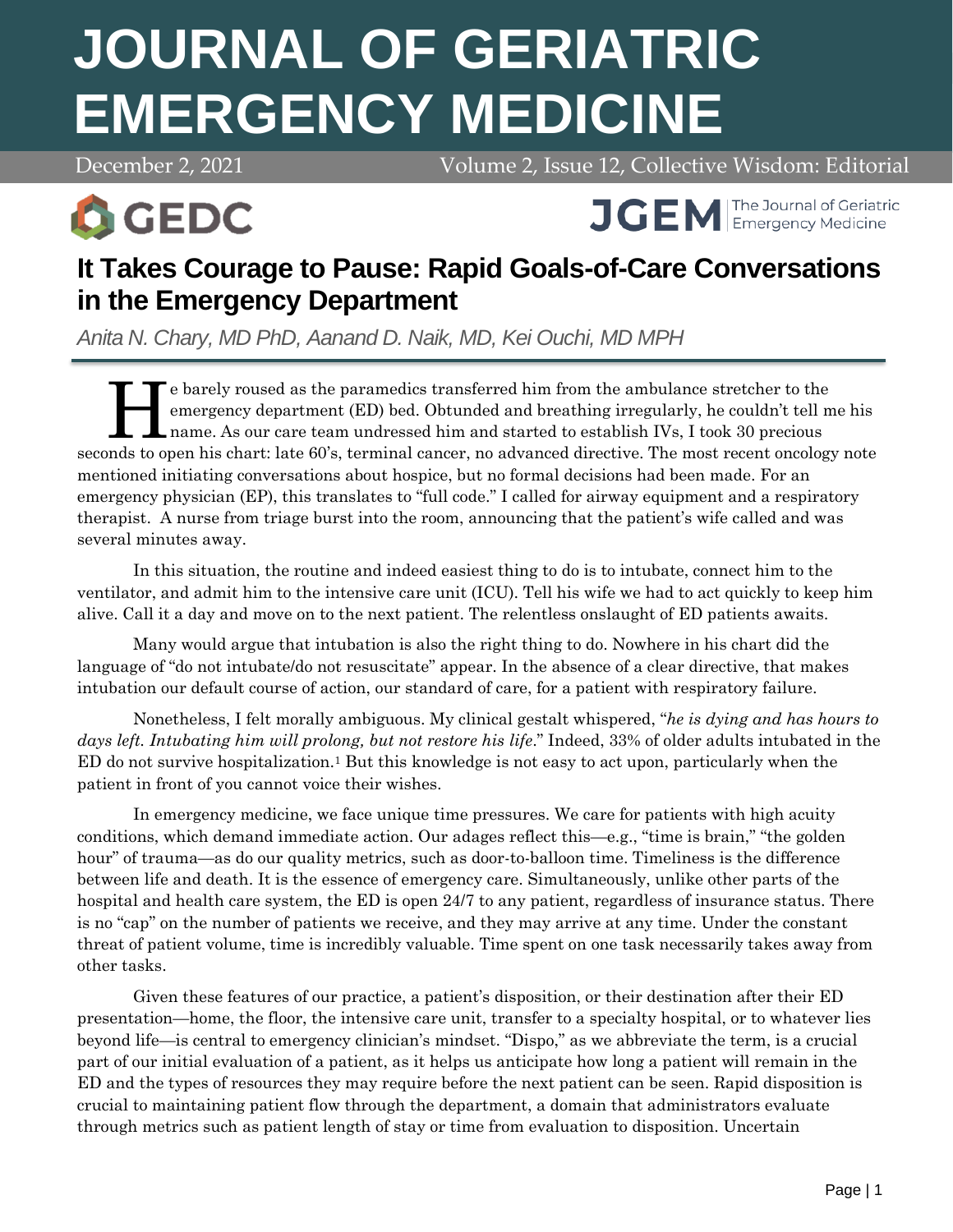disposition threatens not only an individual patient's care advancement, but also the department's ability to empty a bed and accommodate a new patient.

Our approach to time and "dispo"-oriented mindset can be at odds with a patient's priorities during critical illness. Under immense pressure to make decisions and act quickly, EPs commonly approach patients with respiratory failure as follows. They review the chart for an advanced directive. In the majority of cases, an advanced directive is not available,<sup>2</sup> so they speak with family at bedside or by phone to clarify wishes, focusing the conversation on immediate action needed to preserve life. An example of typical language used in such "crisis communication"<sup>3</sup> is: "Your relative is very ill. If their heart were to stop, would they want us do CPR? If they were to stop breathing, would they want us to place them on a ventilator?" This sequence is commonly modeled for trainees.3,4 Such communication prioritizes the ED's need to make a quick decision rather than investigating the patient's priorities.

In contrast, Ouchi et al. outline a value-based approach to rapid goals of care conversations in the ED that prioritizes concordance with a patient's care priorities.<sup>4</sup> It involves eliciting a patient's baseline function and values prior to acute illness—including disabilities that a patient would consider worse than death—and using this information to make a goal-concordant recommendation about pursuing intensive treatment focused on comfort vs. recovering from illness. The physician and family members establish a path forward through shared decision-making.<sup>4</sup> Identifying patient values to inform outcome goals and care preferences (patient health priorities) has empiric<sup>5</sup> and normative<sup>6</sup> support in chronic illness care as well.

While the value-based approach offers the potential benefit of honoring a patient's wishes, deviating from common practice feels like it entails risks (see Figure 1). First, EPs may feel that spending extra time risks a patient's further clinical decompensation while also taking the physician away from caring for



other patients. Second, there is a logistical risk that a more open-ended conversation will lead to a family not making a definitive decision, complicating disposition planning. A patient who needs intubation needs the ICU. A patient who transitions to

**Figure 1: Perceived Risks of Value-Based Goals of Care Conversation for a Patient with Respiratory Failure**

comfort medicine only goes to the floor. The "dispo" that hangs in the balance goes against deeply entrenched norms in emergency medicine. Third, the value-based approach poses a sense of moral ambiguity and risk. When a physician recognizes their own fallibility in prognostication, they may experience emotional distress about making a recommendation in shared decision-making.

This is why it is hard to pause. In my patient's case, however, further skimming the oncology note convinced me that pausing was the right thing to do. He valued his independence and expressed interest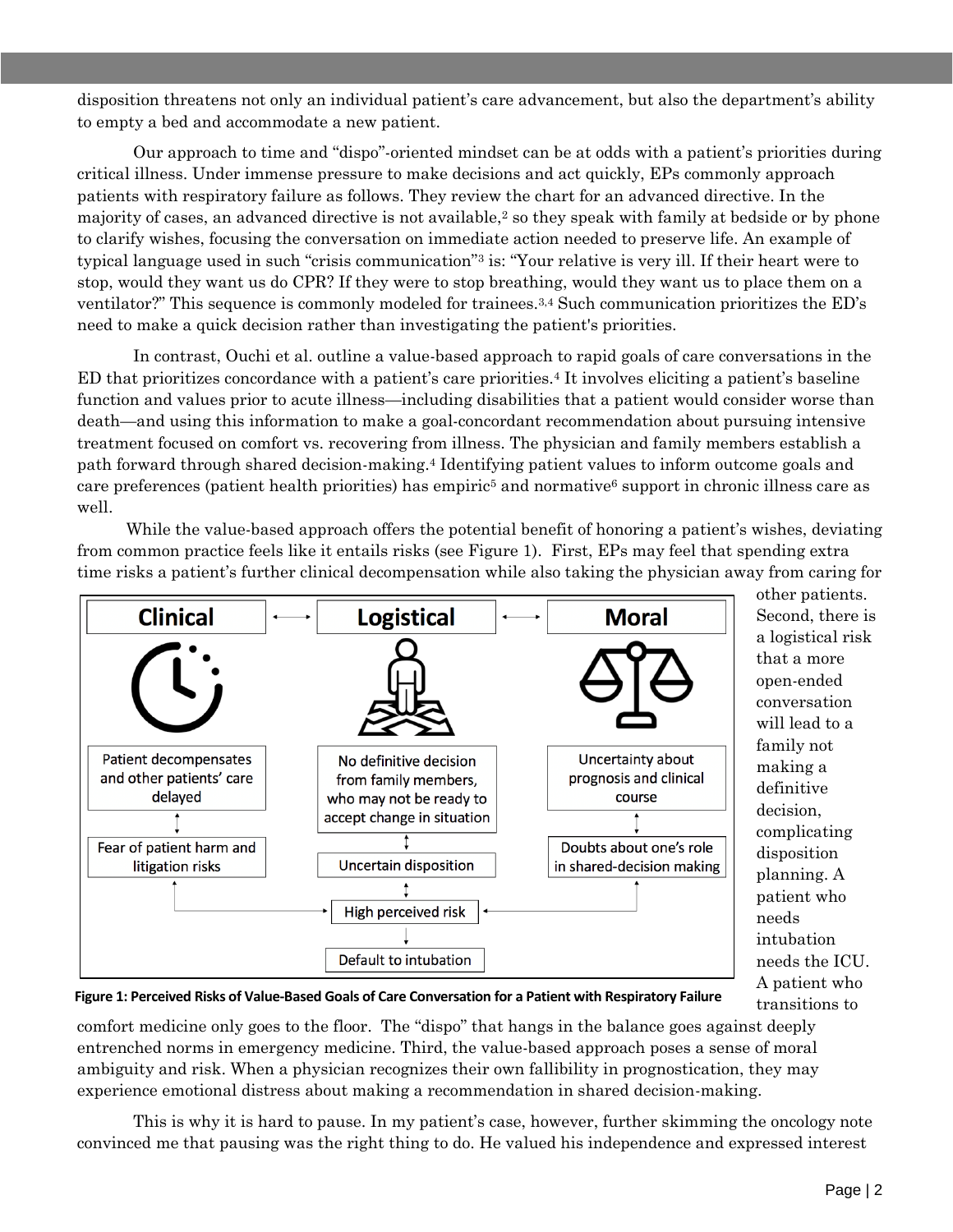in participating in a clinical trial only if he could maintain his activities of daily living and stay engaged with family at home.

I felt on edge, as if I was abandoning the room, as I asked the care team members to keep him on the non-rebreather and bag him if needed while I spoke to his wife for five to ten minutes. I asked the patient's nurse to stat page me if the patient became apneic or lost pulses. In the triage area, the patient's wife revealed that he woke up short of breath, expressing a premonition that he would die that day. He valued his role as the patriarch of his family, and he valued being able to help others and care for himself. Giving his wife my impression—that he was unlikely to survive the hospitalization, and if he did, it would be a long road to recovery—was not easy. Her sense was that he would not want to be intubated if it meant a long ICU course, discharge to a skilled nursing facility, and potentially never returning home. He would have wanted to spend his last moments surrounded by family members at home—not in the hospital with only one visitor allowed at a time, given COVID-19-related restrictions. "Based on what you say your husband values," I told her, "I recommend intensive treatments to relieve his shortness of breath, rather than treatments that wouldn't allow him to live the life he'd consider acceptable. We'll work to get him home as quickly and safely as possible."

Our care team worked tirelessly for several hours with palliative care and case management to control the patient's symptoms while obtaining prior authorizations for opioids and benzodiazepines and arranging ambulance transport home. Just before the ambulance arrived, however, the patient expired with his wife at bedside.

I wondered if I did the right thing. It would have been easier to intubate. It would have been easier to not elicit the patient's priorities, but rather leave that task for an inpatient team. It would have been easier not to dedicate ED staff time to end-of-life care. At the end of it all, what had I accomplished? I had perhaps given him a more merciful death, though not the one he would have wanted. By doing moral work for the whole health care team and system, by initiating an uncomfortable conversation and making a recommendation to transition to comfort medicine only, I had saved the hospital an ICU bed.

As I wallowed in self-doubt filling out the patient's death paperwork, a physician colleague who was involved in the case put his hand on my shoulder and told me, "It takes courage." What he meant was that it takes courage to pause, to go against the default system and its associated time and disposition pressures and elicit a patient's values. It takes courage, despite the perceived clinical, logistical, and moral risks, to recommend emergency care that aligns with a patient's priorities. In emergency medicine, applying palliative care principles, which have become increasingly relevant during the COVID-19 pandemic, can allow us to do right by our patients.<sup>7</sup> We all must find the courage to take the time to honor our patients' values at the end of life.

#### **KEY WORDS**

emergency medicine; goals of care; serious illness; communication

#### **AFFILIATIONS**

| Anita N. Chary, MD PhD | $\bullet$ | Department of Emergency Medicine, Baylor College of Medicine            |
|------------------------|-----------|-------------------------------------------------------------------------|
|                        |           | Department of Medicine, Section of Health Services Research, Baylor     |
|                        |           | College of Medicine                                                     |
|                        |           | Center for Innovations in Quality, Effectiveness and Safety, Michael E. |
|                        |           | DeBakey VA Medical Center                                               |
| Aanand D. Naik, MD     |           | Department of Medicine, Section of Health Services Research, Baylor     |
|                        |           | College of Medicine                                                     |
|                        |           | Center for Innovations in Quality, Effectiveness and Safety, Michael E. |
|                        |           | DeBakey VA Medical Center                                               |